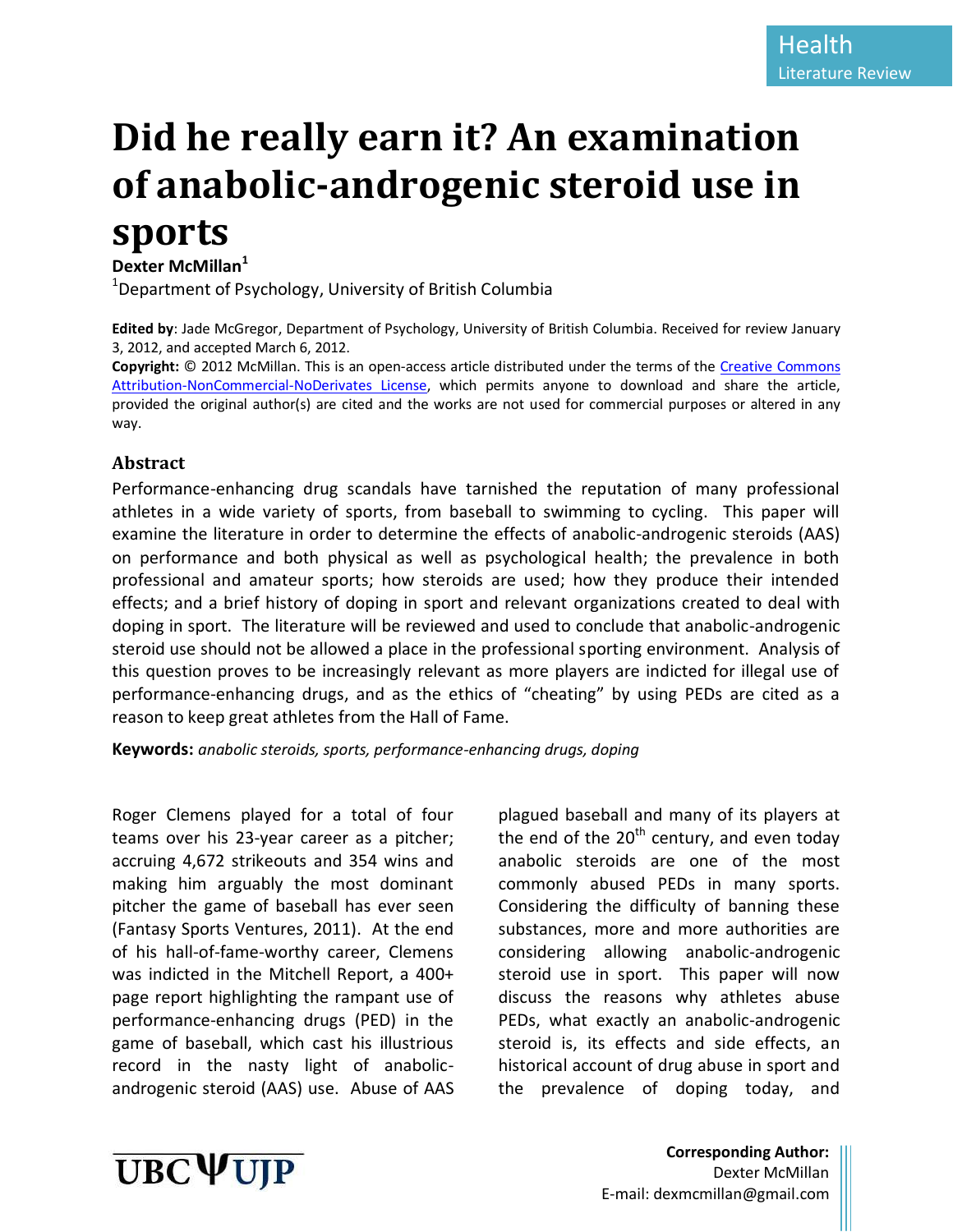conclude with the reasons why anabolic steroids do not have a place in the sporting environment.

Colloquially, anabolic-androgenic steroids are known as "anabolic steroids" or even just "steroids", and their use is often referred to as "doping". PEDs are used for various purposes and for different reasons depending on the sport. Baseball players use AAS to hit balls farther and to throw balls faster in order to gain a competitive advantage over other players, whereas a bodybuilder might use them for the simple reason of being able to lift heavier weights. Although this paper is concerned with AAS use in sports, AAS abuse is problematic even outside of the sports environment. Some researchers assert that although the media focuses on AAS abuse in sports, the great majority of users are not athletes at all, but rather individuals desiring to become more muscular and more attractive (Kanayama, Hudson, & Pope, 2008).

The World Anti-Doping Agency (WADA) outlaws a number of substances in the sporting environment, most notably stimulants and hormones. Stimulants are often used in cycling, and have led to several deaths in the sport (Catlin, Fitch, & Ljungqvist, 2008). Strychnine, ephedrine, amphetamines and methylphenidate are several examples of stimulants that have historically been abused in sport (for a more complete list of banned stimulants and their effects, see Deventer, Roels, Delbeke, & Van Eenoo, 2011). Steroids are the most abused class of substances that are outlawed by the WADA. Synthetic testosterone, a type of steriod, is detected in the blood through an immunoassay (or urine test), which is administered to every athlete on a regular basis as a requirement to play professional sports (Catlin, Fitch, & Ljungqvist, 2008).

Anabolic-androgenic steroids are a synthesized type of testosterone, a hormone chiefly responsible for muscle development, and are consumed to mimic its effects in the body. They accelerate muscle growth, often to unhealthy extremes. This commonly occurs in conjunction with weight training to speed up tissue repair after damage caused by a workout (National Institute of Drug Abuse, 2011). AAS is often prescribed for therapeutic purposes, and is often used to treat HIV-related muscle wasting and hypogonadal men; however, use without a prescription is against the law and is recognized as cheating in most competitive sporting events (Evans, 2004; National Institute of Drug Abuse, 2011). Men with testosterone blood plasma levels that are below the normal range of 300 to 1000 ng/dl are those who would typically be treated with anabolic steroids (Evans, 2004).

Side effects of steroid abuse include extreme acne, increases in low-density lipoprotein (LDL, or "bad" cholesterol), which leads to elevated blood pressure and related heart problems, and shrinking of the testes in males along with a decreased sperm count and possibly even infertility (National Institute of Drug Abuse, 2011; Grace, Sculthorpe, Baker, & Davies, 2003). Additionally, injuries associated with rapid muscle gain and slow bone growth are often reported, such as muscle tears and bone fractures (see Stannard & Bucknell, 1993). In fact, after reviewing the relevant literature on steroid use and infertility, de Souza and Hallak (2010) strongly recommend that AAS use be avoided based on the fact that the negative effects on fertility are so severe. Lumia and McGinnis (2010) found similar effects of testosterone on rats, along with an increase in aggressive behaviour as well. It is well known that use of AAS is also associated with mood swings,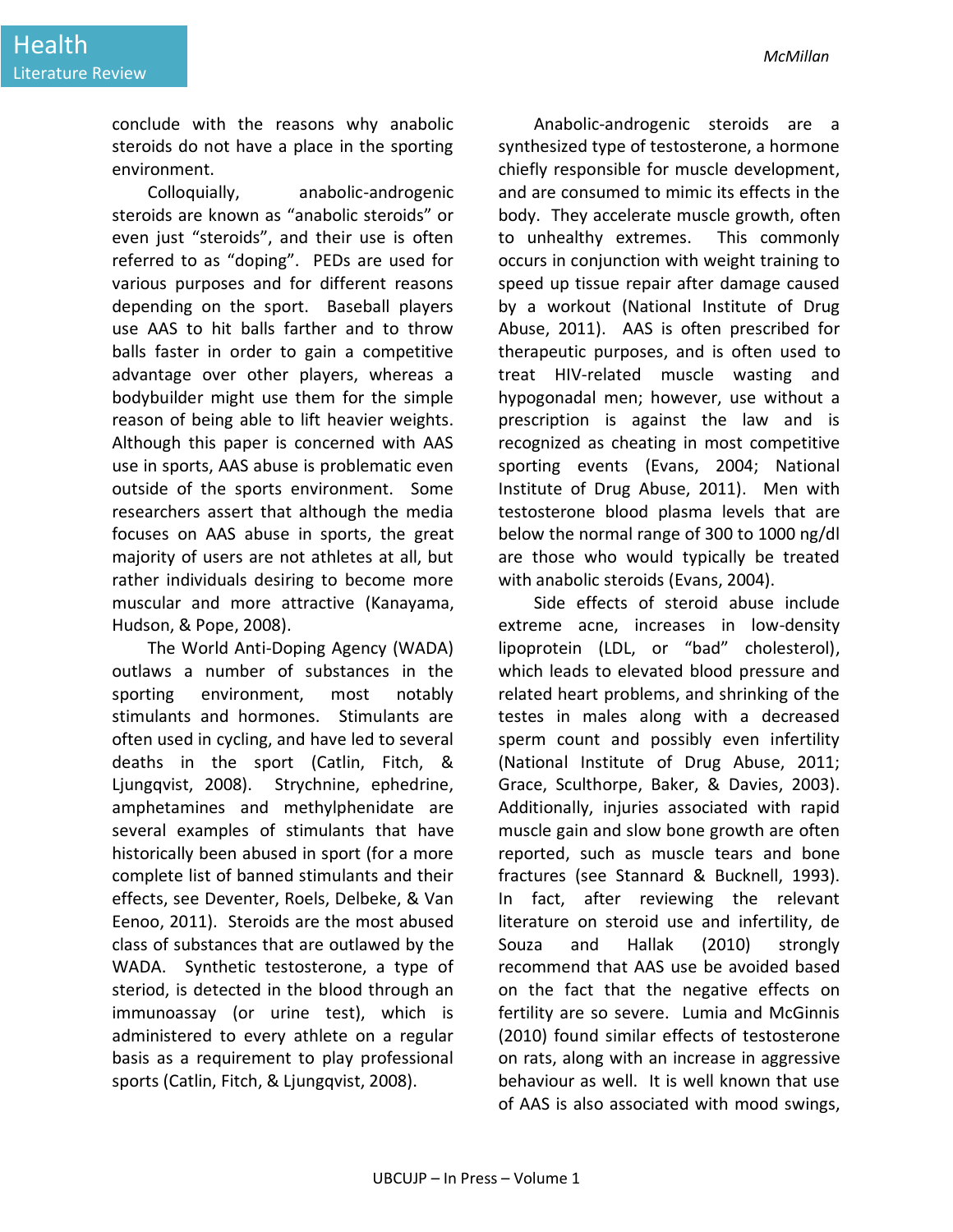often referred to as "'roid rage." It is interesting to note that environmental influences seem to play a disproportionately large role in how "'roid rage" is expressed. It is well documented that hormones alter our perceptions of social cues and others' intentions, and as a result it is not simply high levels of androgens that cause increased aggression, but rather the environment in which they are in effect (Lumia & McGinnis, 2010). This is important to consider in the aggressive environment of sports, and compounds the problems of injury and aggression during games when AAS drugs are abused. Additionally, it is important when considering the place that PEDs have in the sporting environment at the end of this paper.

In addition to these relatively shortterm side effects of steroid use, steroid use by younger athletes has developmental consequences, leading to stunted growth, an increased tendency towards aggression and altered serotonin levels in the brain (National Institute of Drug Abuse, 2011; Lumia & McGinnis, 2010). Additionally, cardial problems associated with use of these drugs often continue to persist well into adulthood (Kanayama, Hudson, & Pope, 2008). Furthermore, long-term health consequences such as renal disorders and prolonged changes in brain chemistry leading to psychiatric disorders are associated with extrended use of AAS (Deshmukh, Petroczi, Barker, Szekely, Hussain, & Naughton, 2010; Kailanto, Kankaapaa, & Seppala, 2011).

It is worth noting that although AAS abuse is highly dangerous, there are other PEDs that may have a legitimate place in sport. Some types of PEDs, such as Human Growth Hormone (HGH), are often used to speed up recovery after a sports injury. Although HGH is not the focus of this article, it should be noted that the WADA still outlaws HGH in most sporting environments, and the effects of HGH in the sporting environment are a hotly contested issue and are far from conclusive (see USA Today, 2009). Many advocate for controlled use of this substance to speed up recovery from injury, although its potential for abuse still needs to be explored (for more information on HGH and sport, see Saugy, Robinson, Saudan, Baume, Avois, & Mangin, 2006).

Historically, substance use and abuse in sport goes back as far as the first Olympic Games in Athens, when athletes would use alcohol, bull's blood and mushrooms to enhance athletic ability (Kamber, 2011). Even in these times, use of substances such as these was banned, even though it would not become a major concern until anabolic substances were produced in large quantities after World War II (Kamber, 2011). As far back as the 1960s, athletes in Germany were facing governmental pressure into taking extremely high doses of anabolic steroids (Savulescu, Foddy, & Clayton, 2004). A doping scandal at the 1988 Seoul Olympics produced the 1990 Dubin Report, investigating steroid and other PED use in Canadian sports (Kamber, 2011). Anabolic steroid use by baseball players in North America during the 1990s and early 2000s was revealed by the Mitchell Report, an investigation of the practice of doping in the MLB (Major League of Baseball). This report drew considerable media attention to the problem of doping in baseball, and indeed sports in general. Unfortunately, this scandal tarnished the reputation of several legendary players like Clemens. After this scandal, more reports on doping practices emerged in other countries, and eventually another major scandal of PED abuse in the 1998 Tour de France triggered the International Olympic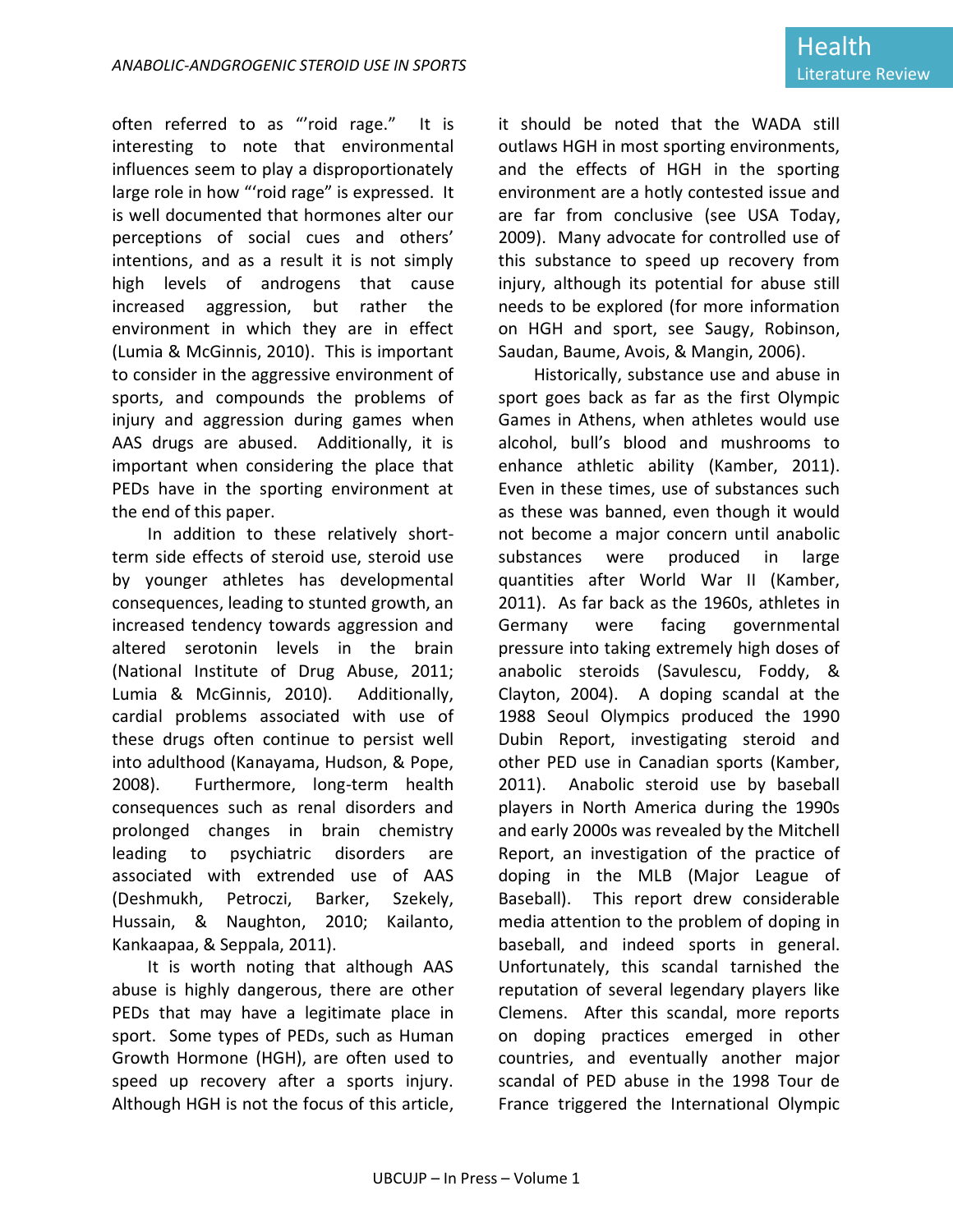Committee (IOC) to form the WADA, one of the first international-level anti-doping agencies. The formation of the WADA made fighting PED abuse in sport an international initiative for the first time, and was a huge step towards promoting fairness in the sports environment. The WADA still exists today, and is still fighting against the use of PEDs in sport.

How effective is the fight against doping in the sports environment? Gradidge, Coopoo and Constantinou (2011) found the prevalence of AAS use among high school athletes to be 4%, most of them citing that they used it because they felt it gave them a performance advantage. Sports at the high school level can be a stressful and highly competitive environment. Many students depend on sporting scholarships to finance post-secondary education, creating immense pressure to excel in students who are already under plenty of stress. In turn, this stress can foster a desire to use anabolic steroids, and use of AAS creates problems in normal developmental processes (See Lumia & McGinnis, 2010 for complete information on developmental problems associated with anabolic steroid use and puberty). Lorang et al. (2011) revealed a smaller proportion of high school students in the United States (1.4%) used anabolic steroids, but nevertheless found that some athletes practiced doping at a young age. Additionally, between 1 and 3 million people in the United States are thought to have misused AAS at some point in their life (Sjoqvist, Garle, & Rane, 2008; de Souza & Hallak, 2010). These numbers are certainly striking, and highlight the fact that doping is indeed an issue. Unfortunately, it is difficult to determine the prevalence of doping in the current professional sports environment, as athletes who are still active in the sport and using AAS are doing so illegally and thus will

not disclose such information. Athletes may try many methods to avoid detection of their steroid abuse, such as urine switching or the use of diuretics. It should be noted, however, that diuretics are also on the list of WADA banned substances, in part for this very reason (Cadwallader, de la Torre, Tieri, & Botre, 2010).

Why is it so important that doping in sport be eradicated? This is a question that many athletes and spectators ask in an effort to understand just how PED use in sport is damaging. Firstly, AAS use is physiologically damaging. As discussed earlier, the high levels of anabolic steroids that are often used by those abusing the substance (oftentimes 10 to 100 times higher than that which would be used for therapeutic purposes) cause many adverse side effects, most notably increased aggression and decreased fertility along with many cosmetic changes (National Institute of Drug Abuse, 2011). Secondly, the issue of fair play in sport is important to consider, as those who "cheat" by taking PEDs without putting in as much work as those who are "clean" is considered by most to be unfair. In relation to this, Solberg and Ringer (2011) note that that baseball culture is a unique case in that the culture promotes unfairness. Cheating is more accepted in baseball than in other sports, made evident by the fact that stealing signs, corking bats, and throwing "spitballs," have historically been part of the game. It may be this attitude that contributed to the steroid abuse scandal of the 1990's, and the higher proportion of baseball players that abuse AAS compared to other sports (Solberg & Ringer, 2011). This attitude continues to pose problems for those trying to eradicate abuse of AAS in baseball.

From a psychological point of view, AAS use has compounding effects within a sport.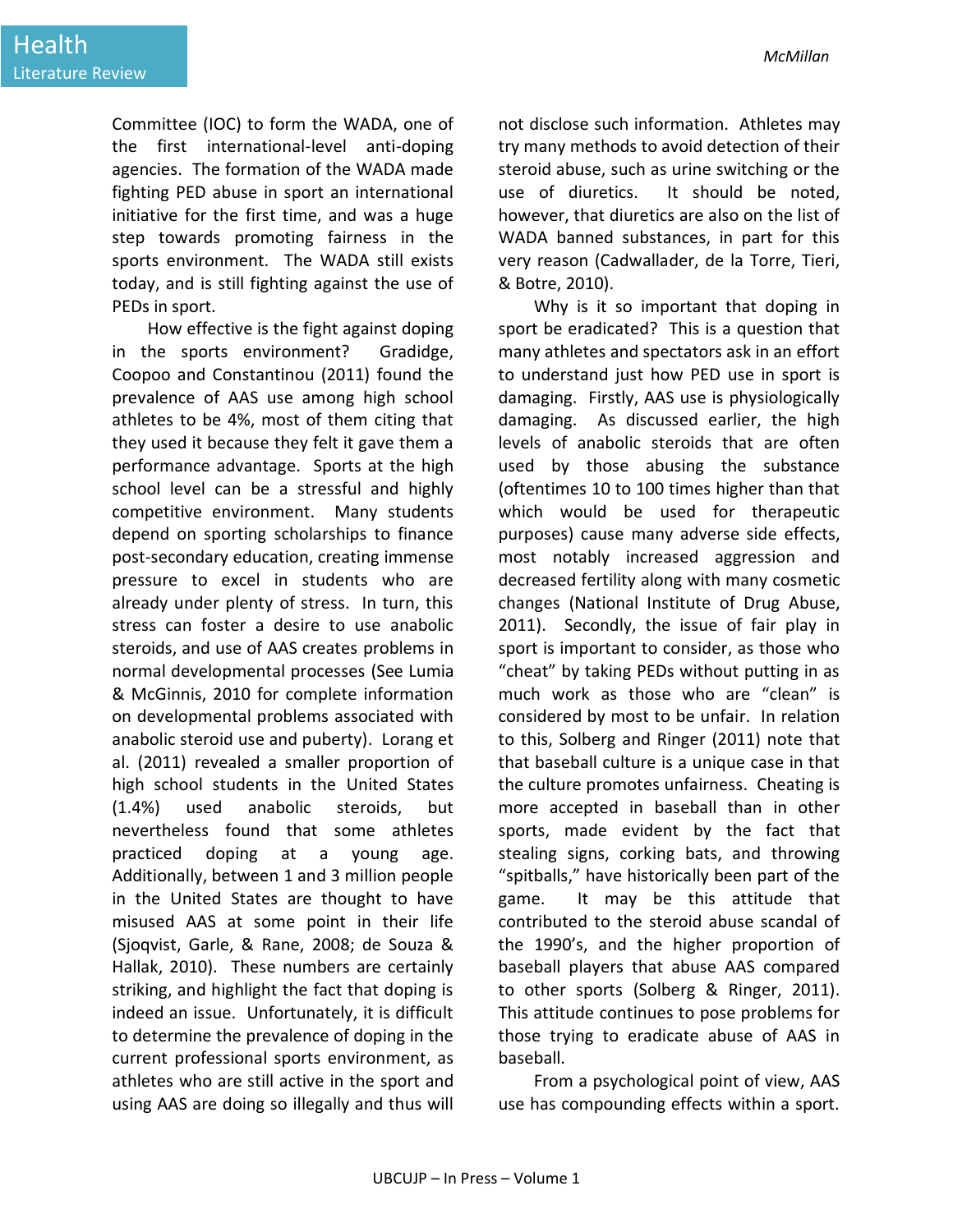For instance, when it is learned by one athlete that another player competing for either wins or their spot on the team is using PEDs, it becomes a perceived necessity to abuse substances as well. A survey conducted by Dr. Bob Goldman highlights the power of competition in relation to doping behavior. In this survey, respondents were asked if they would take a substance that would cause them to remain unbeaten for five years, but would subsequently be the cause of their death. Over 50% of respondents said they would take the substance (Bird & Wagner, 1997). The intense effects of competition on drug abuse becomes an especially important point to consider when this paper discusses the effect that a perceived disadvantage can have on a player (Stirin, Ganzach, Pazy and Eden, 2012). The powerfully compelling psychology behind competition probably fueled the baseball PED scandal of the late  $20<sup>th</sup>$  century even further, and continues to make implementing successful anti-doping measure difficult.

It has long been suggested that AAS use should simply be given a place in sport. Anti-doping measures cost national antidoping agencies millions of dollars each year, and some believe them to be a waste of resources (World Anti-Doping Agency, 2006). The argument for legalizing any PED stems from eliminating these costs, and from the fact that if they were legal, everyone would use them and there would no longer by any unfair advantage. However, looking at the damaging effects that long-term use of AAS has on the athlete, it is ethically difficult to give substances like AAS a place in sport, especially when the high levels of aggression that are already present in competitive sporting environments are considered. Even though much time and money could be

saved by not having to test for the presence of anabolic steroids, it is hard to imagine children growing up and idolizing a competitor for their athletic prowess knowing that they did not earn it through hard work.

Research conducted by Stirin et al. (2012) underscores the psychological effects of a few athletes doping versus standardized doping. Their experiment examined how perceived disadvantage in a competitive situation effects performance, and revealed evidence that a perceived advantage (for instance, by taking steroids) in itself can give a performance enhancement, while a perceived disadvantage decreases performance. Therefore, it seems that if all athletes are taking steroids these effects might disappear. In fact, it is possible that as performance becomes attributed to a highly externalized source (the drug), the widespread use of these drugs may operate to wash out any natural ability differences that each athlete might perceive (i.e., they would assume that because each competitor is on the same drug, they will perform roughly the same), which might diminish incentives to prepare for competition. This research suggests that when AAS use is standardized among all players, there are diminishing returns on performance for identical risks to health.

Some researchers believe that PED use should be standardized across specific sports, or at least monitored in a different way. In one article, Savulescu, Foddy and Clayton (2004) explain why legalizing most hormonal PEDs and instead monitoring the hormone levels in the body would level the playing field, save time and money on detection, and still ensure a safe, competitive environment for all athletes. Levels of both natural and synthetic hormones in the body (for example, HGH)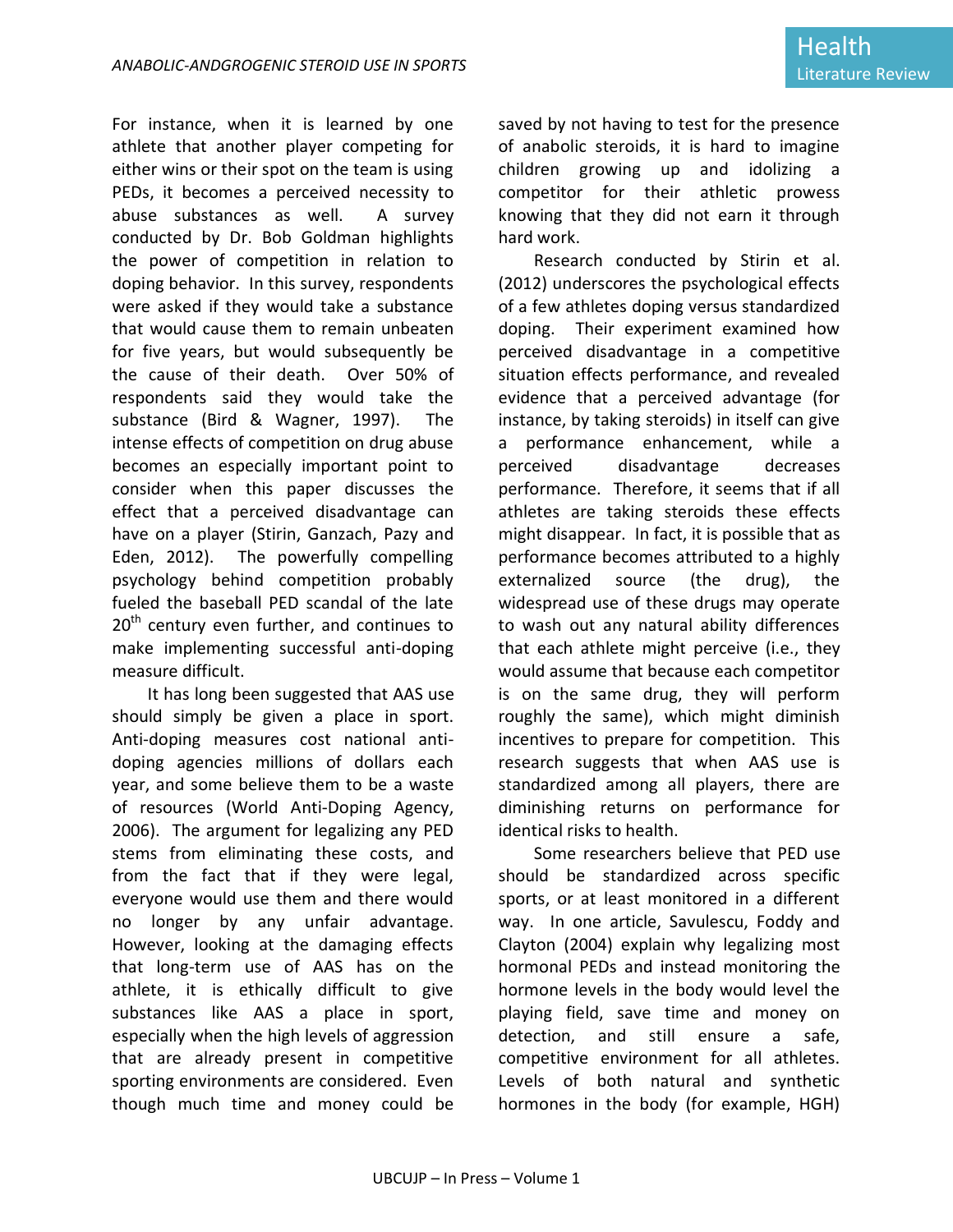could be measured and as long as they do not breach a certain threshold the athlete will be allowed to compete. This allows for athletes to use therapeutic hormones while still competing, or to correct for natural deficiencies in these hormones that would otherwise make performing at a competitive level impossible. Although the authors raise some very good points, it is still important to note that they do not recommend that anabolic steroids specifically become legalized, as anabolic steroids are in themselves harmful, whereas many PEDs (like HGH) are not (Savulescu et al., 2004).

Competitive sport has been plagued since its origin by a history of drug abuse in order to obtain an unfair advantage. Anabolic-androgenic steroid use is perhaps the most problematic, and historically it has been a huge problem in the world of professional baseball, where a "cheating positive" atmosphere and the need for larger muscles create a great incentive to abuse the drug. Although some argue that AAS use in sport should be legalized to save money and remove the problem of fair play, this conclusion would be ignorant of the damaging effects that anabolic-androgenic steroids have on the body and of the psychological effects surrounding competitive advantage and drug abuse. Additionally, sport has a responsibility to set an example for those spectators who draw inspiration from their favourite pitcher or quarterback. Sport needs to send the message that hard work and determination and not a drug - are the most important tools for success. Although some performance-enhancing drugs may be legalized in the near future, the effects, history, and prevalence of anabolic steroids reviewed in this article clearly suggest that the standardized use of AAS should still be vehemently protested. New detection

techniques are constantly in development to try and stop AAS use, and future research should focus on new technology in this area as well as investigating how often athletes turn to other, legal competitive advantages like psychological skills training. Awareness of these skills could deter athletes from abusing PEDs. Anabolic-androgenic steroid use in sports today pulls dominant records held by legends like Roger Clemens into question, and makes us ask ourselves: "Did he really earn it?"

#### **Declaration of Conflicting Interests**

The author declared they have no conflicts of interests with respect to their authorship or the publication of this article.

#### **References**

- Bird, E. J., & Wagner, G. (1997). Sport as a Common Property Resource. *Journal of Conflict Resolution , 41*, 749-766.
- Cadwallader, A. B., de la Torre, X., Tieri, A., & Botre, F. (2010). The abuse of diuretics as performance-enhancing and masking agents in sport doping: pharmacology, toxicology and analysis. *British Journal of Pharmacology , 161*, 1-16.
- Catlin, D. H., Fitch, K. D., & Ljungqvist, A. (2008). Medicine and science in the fight against doping in sport. *Journal of Internal Medicine , 264*, 114.
- de Souza, G., & Hallak, J. (2010). Anabolic steroids and male infertility: a comprehensive review. *British Journal of Urology , 108*, 1860-1865.
- Deshmukh, N., Petroczi, A., Barker, J., Szekely, A. D., Hussain, I., & Naughton, D. P. (2010). Potentially harmful advantage to athletes: a putative connection between UGT2B17 gene deletion polymorphism and renal disorders with prolonged use of anabolic androgenic steroids. *Substance Abuse Treatment, Prevention, and Policy , 5* (7), 1-7.
- Deventer, K., Roels, K., Delbeke, F. T., & Van Eenoo, P. (2011). Prevalence of legal and illegal stimulating agents in sports. *Anal Bioanal Chem , 401*, 421-432.
- Evans, N. A. (2004). Current Concepts in Anabolic-Androgenic Steroids. *The American Journal of Sports Medicine , 32* (2), 534-542.